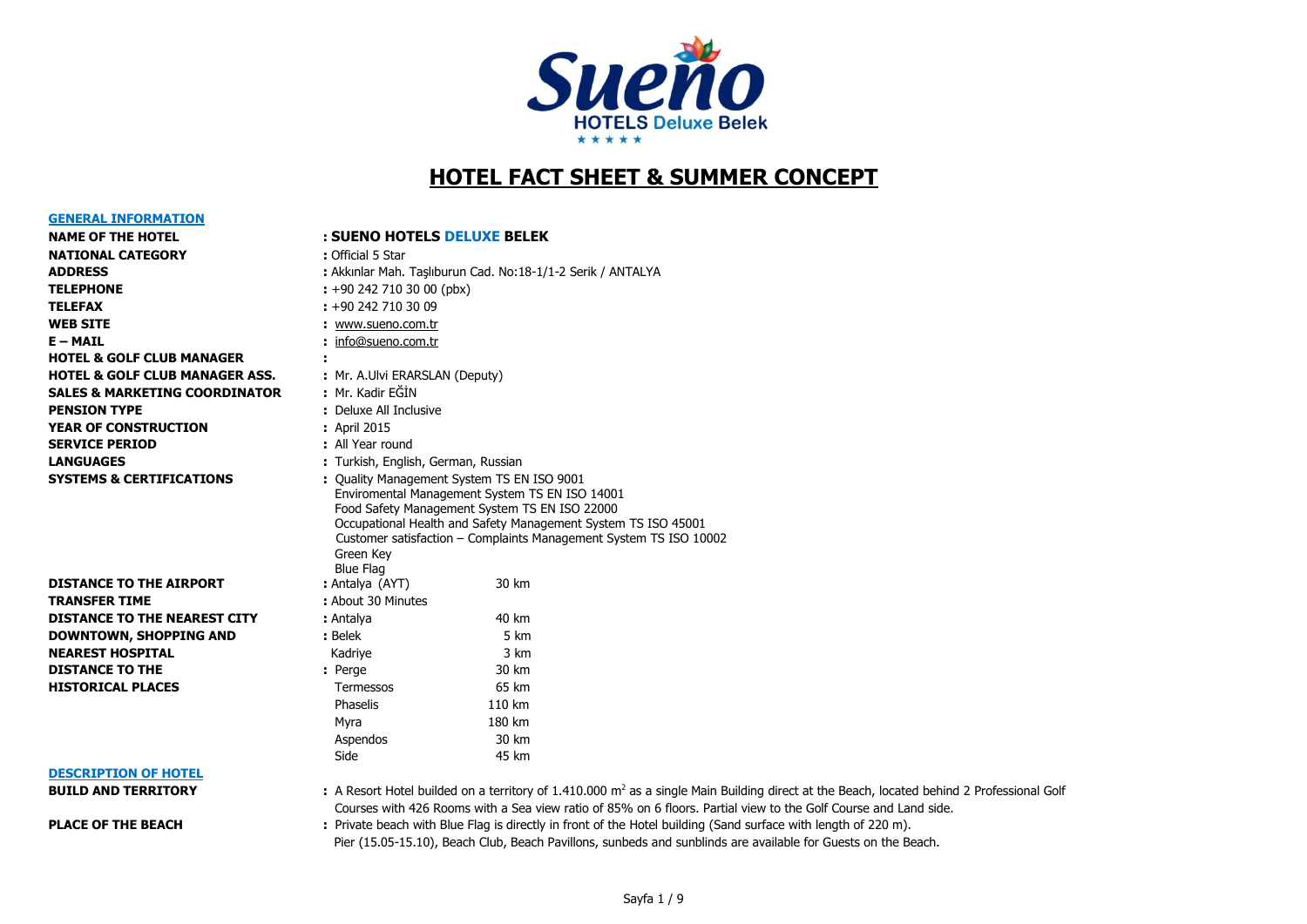

#### **WELCOME & FAREWELL**

| Welcome and farewell of Guests with several Snacks and beverages.          |
|----------------------------------------------------------------------------|
| Welcome of guest with hot or cold towels (according to the season).        |
| Personel accompanying for VIP's and Guests from Villas to the room.        |
| Providing all the neccessary informations for 24 hours by the hotel staff. |
| Providing drinks to adults and children during the check-in.               |
| Butler's service at some special room types.                               |
| Private check-in desk for children (in the Mini Club).                     |
| Indoor and Outdoor Parking for Free with Valet parking service.            |
| Reservation priority at the Main Restaurant for handicapped guests.        |

#### **OUR ROOMS**

|                                                                                                                                                                                       | Room        | <b>Number</b>      | <b>Size</b>    |     | <b>Room View</b> |                              |             |                       |                                  |                |                         | <b>Room Sections</b> |                               |                    |       |                |            |        | <b>Bathroom</b> |
|---------------------------------------------------------------------------------------------------------------------------------------------------------------------------------------|-------------|--------------------|----------------|-----|------------------|------------------------------|-------------|-----------------------|----------------------------------|----------------|-------------------------|----------------------|-------------------------------|--------------------|-------|----------------|------------|--------|-----------------|
| <b>Name of Room Type</b>                                                                                                                                                              | Code        | оf<br><b>Rooms</b> | m <sup>2</sup> | Sea | Land &<br>Golf   | <b>Total</b><br><b>Rooms</b> | Bed<br>Room | Living<br><b>Room</b> | <b>Dressing</b><br><b>Corner</b> | <b>Balcony</b> | Swim-<br>up Pool        | <b>Jacuzzi</b>       | <b>Turkish</b><br><b>Bath</b> | <b>Kitchenette</b> | Sauna | <b>Bath</b>    | Max<br>Cap | Shower | <b>Bathtub</b>  |
| Deluxe Room Land & Golf V.                                                                                                                                                            | <b>DRK</b>  | 63                 | 45             |     | X                |                              |             |                       |                                  |                |                         |                      |                               |                    |       |                | $3 + 1$    |        |                 |
| Deluxe Room Sea View                                                                                                                                                                  | <b>DRD</b>  | 172                | 45             | X   |                  |                              |             |                       |                                  |                |                         |                      |                               |                    |       |                | $3 + 1$    |        |                 |
| Deluxe Room Infinity                                                                                                                                                                  | DRI         | 10                 | 45             | X   |                  |                              |             |                       |                                  |                | $23 \text{ m}^2$        |                      |                               |                    |       |                | $3 + 1$    |        |                 |
| Disable Room                                                                                                                                                                          | <b>HND</b>  |                    | 45             | X   |                  | 1                            |             |                       |                                  |                |                         |                      |                               |                    |       |                | $2+2$      |        |                 |
| Deluxe Suite Land & Golf V.                                                                                                                                                           | <b>DSUK</b> | 76                 | 70             |     | X                | $1 + 1$                      |             |                       |                                  |                |                         |                      |                               |                    |       |                | $4 + 1$    |        |                 |
| Deluxe Suite Sea View                                                                                                                                                                 | <b>DSUD</b> | 70                 | 70             | X   |                  | $1 + 1$                      |             |                       |                                  |                |                         |                      |                               |                    |       | $\overline{2}$ | $4 + 1$    |        |                 |
| Deluxe Sueno Suite                                                                                                                                                                    | <b>DSSU</b> | 14                 | 70             | X   |                  | $1+1$                        |             |                       |                                  |                | 30-38<br>m <sup>2</sup> |                      |                               |                    |       |                | $4 + 1$    |        |                 |
| <b>Superior Suite</b>                                                                                                                                                                 | SSU         | 8                  | 70             | X   |                  | $1+1$                        |             |                       |                                  |                |                         |                      |                               |                    |       | 2              | $4 + 1$    |        |                 |
| Superior Suite Exclusive                                                                                                                                                              | <b>SSUE</b> | $\overline{2}$     | 100            | X   |                  | $2 + 1$                      | 2           |                       |                                  |                |                         |                      |                               |                    |       |                | $5 + 1$    |        |                 |
| Superior Sueno Suite                                                                                                                                                                  | SSSU        | 2                  | 100            | X   |                  | $2 + 1$                      | 2           |                       |                                  |                | $75 \text{ m}^2$        |                      |                               |                    |       | 2              | $5 + 1$    |        |                 |
| <b>King Suite</b>                                                                                                                                                                     | <b>KSU</b>  |                    | 385            | X   |                  | $3 + 1$                      | 3           |                       |                                  |                |                         |                      |                               |                    |       |                | $7 + 1$    |        |                 |
| Sueno Island Villa                                                                                                                                                                    | <b>SISU</b> | 3                  | 317            |     |                  | $5 + 1$                      | 5           | 1                     |                                  |                |                         |                      | <b>T</b>                      |                    |       | 5.             | $5 + 1$    |        |                 |
| The Sueno Island Villas have also a Private Massage Room, a Fitness Room with Equipment and a Full equipped Kitchen. Pools in the Rooms are not heated. Villa's are closed in Winter. |             |                    |                |     |                  |                              |             |                       |                                  |                |                         |                      |                               |                    |       |                |            |        |                 |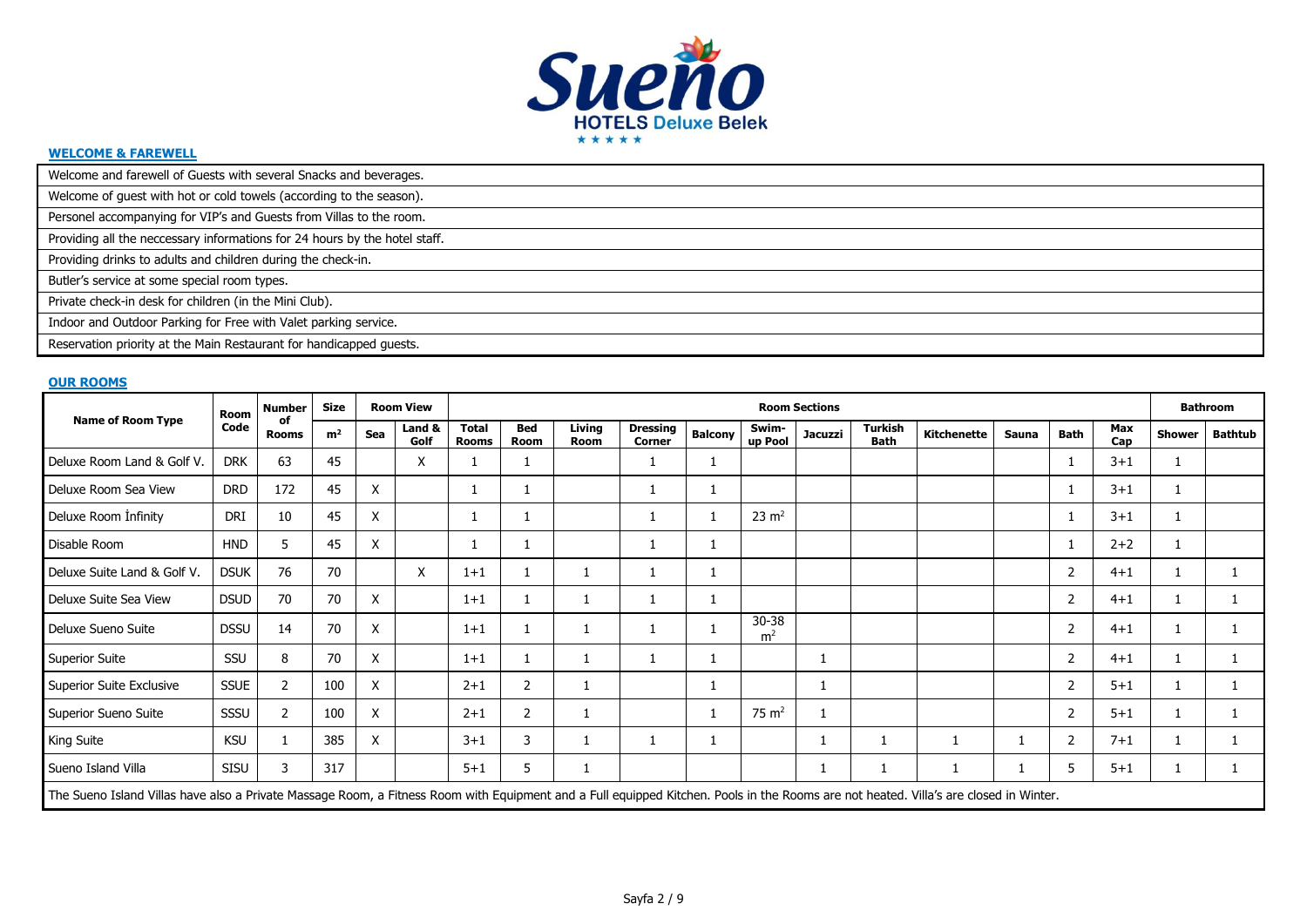

#### **FREE OF CHARGE SERVICES IN ROOM**

|                                                                        | <b>Deluxe</b><br><b>Room</b><br><b>L&amp;G V.</b> | <b>Deluxe</b><br><b>Room</b><br>Sea V. | <b>Deluxe</b><br><b>Room</b><br><b>Infinity</b> | Handicap<br><b>Room</b> | <b>Deluxe</b><br><b>Suite</b><br><b>L&amp;G V.</b> | <b>Deluxe</b><br><b>Suite</b><br>Sea V. | <b>Deluxe</b><br><b>Sueno</b><br><b>Suite</b> | <b>Superior</b><br><b>Suite</b> | <b>Superior</b><br><b>Suite</b><br><b>Exclusive</b> | <b>Superior</b><br><b>Sueno</b><br><b>Suite</b> | <b>King</b><br><b>Suite</b> | <b>Sueno</b><br><b>Island</b><br><b>Villa</b> |
|------------------------------------------------------------------------|---------------------------------------------------|----------------------------------------|-------------------------------------------------|-------------------------|----------------------------------------------------|-----------------------------------------|-----------------------------------------------|---------------------------------|-----------------------------------------------------|-------------------------------------------------|-----------------------------|-----------------------------------------------|
| Pillow menu (5 types)                                                  | X                                                 | X                                      | X                                               | X                       | X                                                  | X                                       | X                                             | X                               | X                                                   | X                                               | X                           | X                                             |
| Visco bed variaties                                                    | X                                                 | X                                      | $\pmb{\mathsf{X}}$                              | X                       | X                                                  | X                                       | $\pmb{\mathsf{X}}$                            | X                               | X                                                   | X                                               | X                           | X                                             |
| Turn Down service                                                      |                                                   |                                        | $\pmb{\mathsf{X}}$                              |                         |                                                    | X                                       | $\pmb{\mathsf{X}}$                            | $\mathsf X$                     | Χ                                                   | $\pmb{\times}$                                  | X                           | X                                             |
| Hot set-up (tea & coffee)                                              | X                                                 | X                                      | Χ                                               | X                       | X                                                  | Χ                                       | X                                             | X                               | Χ                                                   | X                                               | Χ                           | Χ                                             |
| Mini bar (Daily refilled)                                              | X                                                 | X                                      | X                                               | X                       | X                                                  | X                                       | X                                             | X                               | X                                                   | X                                               | X                           | X                                             |
| Room service                                                           |                                                   |                                        |                                                 | $\mathsf{X}$            |                                                    |                                         |                                               |                                 | X                                                   | $\mathsf{X}$                                    | X                           | X                                             |
| VIP Transfer (Airport)                                                 |                                                   |                                        |                                                 |                         |                                                    |                                         |                                               |                                 |                                                     | $\pmb{\times}$                                  | X                           | X                                             |
| Bouquet of flowers                                                     |                                                   |                                        |                                                 |                         |                                                    |                                         |                                               |                                 |                                                     |                                                 | X                           | X                                             |
| Private pavillon (Beach)                                               |                                                   |                                        |                                                 |                         |                                                    |                                         |                                               |                                 |                                                     |                                                 | X                           | X                                             |
| Bathrobe and slippers                                                  | X                                                 | X                                      | X                                               | X                       | X                                                  | X                                       | X                                             | X                               | X                                                   | X                                               | X                           | X                                             |
| Bathrobe and slippers for children                                     | X                                                 | X                                      | $\mathsf{X}$                                    | $\mathsf{X}$            | X                                                  | X                                       | $\mathsf{x}$                                  | $\mathsf{x}$                    | X                                                   | $\pmb{\times}$                                  | X                           | X                                             |
| <b>Private Butler</b>                                                  |                                                   |                                        |                                                 |                         |                                                    |                                         |                                               |                                 |                                                     | X                                               | X                           | X                                             |
| Digital safe box                                                       | X                                                 | X                                      | Χ                                               | X                       | X                                                  | X                                       | $\pmb{\mathsf{X}}$                            | X                               | X                                                   | $\pmb{\times}$                                  | X                           | Χ                                             |
| Direct dial telephone                                                  | $\pmb{\times}$                                    | $\mathsf X$                            | Χ                                               | X                       | X                                                  | Χ                                       | Χ                                             | X                               | Χ                                                   | $\pmb{\mathsf{X}}$                              | Χ                           | X                                             |
| LCD TV                                                                 | X                                                 | X                                      | Χ                                               | X                       | X                                                  | X                                       | X                                             | X                               | Χ                                                   | X                                               | X                           | X                                             |
| Hair Dryer                                                             | X                                                 | $\mathsf{X}$                           | $\pmb{\times}$                                  | $\pmb{\times}$          | X                                                  | X                                       | X                                             | X                               | X                                                   | $\pmb{\times}$                                  | X                           | X                                             |
| Air Condition (Central / 01.04.-31.10 cooling / 01.11.-31.03. heating) | X                                                 | X                                      | X                                               | X                       | X                                                  | X                                       | X                                             | X                               | X                                                   | X                                               | X                           | X                                             |
| Fruit plate upon arrival                                               |                                                   |                                        | $\pmb{\mathsf{X}}$                              |                         |                                                    |                                         | $\pmb{\mathsf{X}}$                            | X                               | Χ                                                   | $\pmb{\times}$                                  |                             |                                               |
| Exotic fruit basket upon arrival                                       |                                                   |                                        |                                                 |                         |                                                    |                                         |                                               |                                 |                                                     |                                                 | Χ                           | Χ                                             |
| Daily newspaper (according to guest nationality)                       |                                                   |                                        |                                                 |                         |                                                    |                                         |                                               |                                 |                                                     |                                                 | X                           | Χ                                             |
| Bar setup (70cl bottle of local/imported alc.drinks)                   |                                                   |                                        |                                                 |                         |                                                    |                                         |                                               |                                 |                                                     |                                                 | X                           | X                                             |
| A'la Carte Restaurants                                                 |                                                   |                                        |                                                 |                         |                                                    |                                         |                                               |                                 | Χ                                                   | X                                               | X                           | X                                             |
| Club car allocation                                                    |                                                   |                                        |                                                 |                         |                                                    |                                         |                                               |                                 |                                                     |                                                 | X                           | X                                             |
| Dish with nuts and dried fruits                                        |                                                   |                                        |                                                 |                         |                                                    |                                         |                                               |                                 |                                                     |                                                 | X                           | X                                             |
| Sparkling Wine upon arrival                                            |                                                   |                                        |                                                 |                         |                                                    |                                         |                                               |                                 |                                                     |                                                 | X                           | X                                             |
| Bascule                                                                | X                                                 | X                                      | Χ                                               | X                       | X                                                  | X                                       | $\pmb{\mathsf{X}}$                            | X                               | X                                                   | $\pmb{\times}$                                  | X                           | X                                             |
| Iron & Ironing Table                                                   | Χ                                                 | Χ                                      | $\pmb{\mathsf{X}}$                              | Χ                       | Χ                                                  | X                                       | Χ                                             | Χ                               | Χ                                                   | $\pmb{\mathsf{X}}$                              | X                           | X                                             |
| High speed WI-FI internet                                              | $\pmb{\times}$                                    | Χ                                      | $\pmb{\mathsf{X}}$                              | X                       | Χ                                                  | $\pmb{\mathsf{X}}$                      | $\pmb{\mathsf{X}}$                            | $\mathsf X$                     | Χ                                                   | $\pmb{\mathsf{X}}$                              | Χ                           | Χ                                             |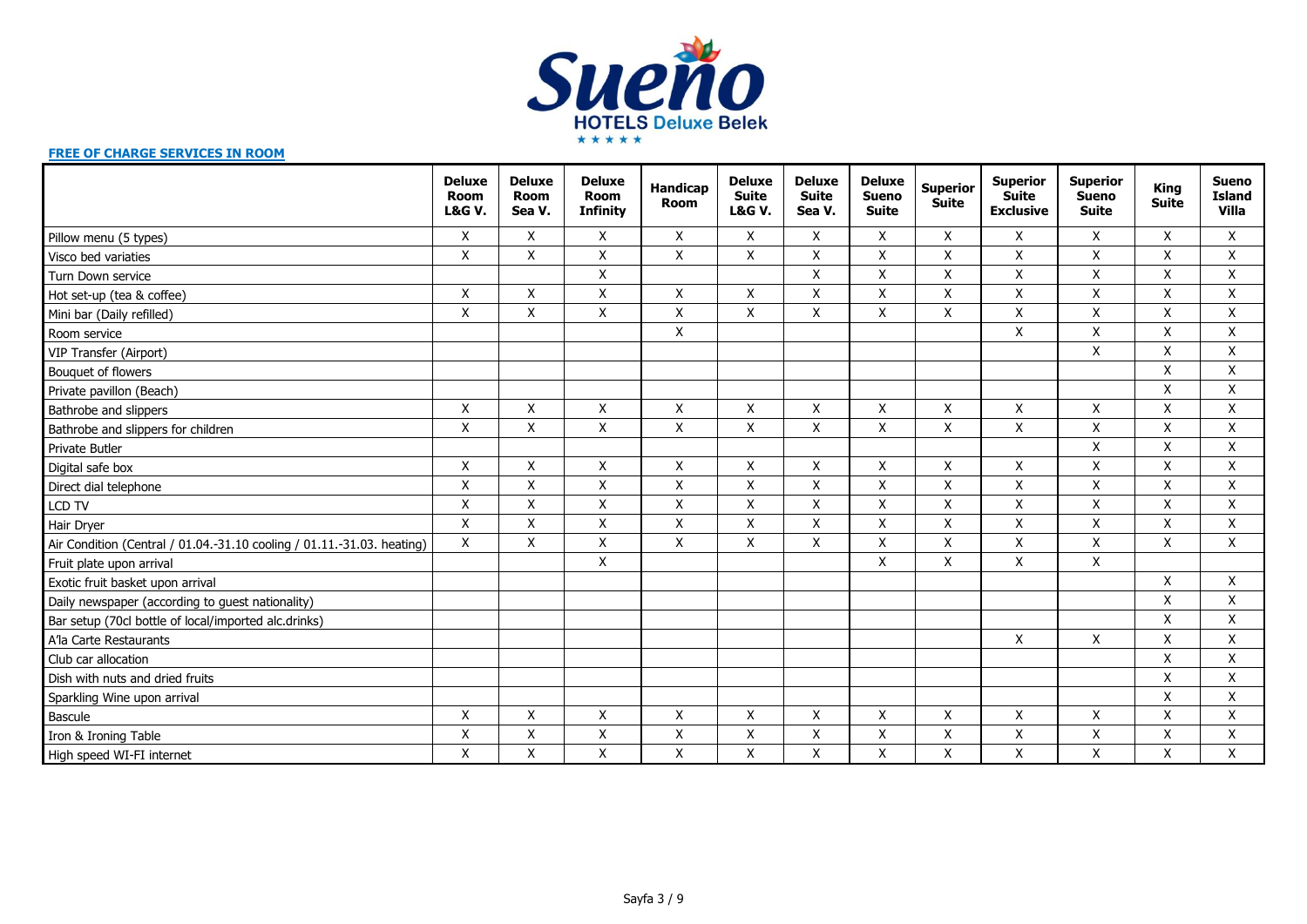

#### **HONEYMOONERS**

Suite up-grade upon availability

Heart-shaped cake served at the A'la carte restaurant

Fresh Flower arrangement at the room

Fragrant candles and Incenses in the bathroom

Fruit basket and a bottle of sparkling wine in the room

On any morning complimentary "continental breakfast" served in the room (Breakfast service time will be arranged via Guest Relations during C/In)

Special sink decorated with flower leaves, only in the Suites

1 time complimentary dinner in one ala carte restaurant with decorated table and a bottle of sparkling wine service (the date and the restaurant will be asked by Guest Relations during C/In for pre-booking)

%25 discount by massages at the SPA Center and special hospitality in couple suites

Honeymoon room decoration (Roses, slippers, bathrobes, heart balloons etc.)

#### **FACILITIES**

| <b>Unit Name</b>        | Place               | <b>Opening Times</b> |                 | <b>Size</b><br>m <sup>2</sup> | Capacity       | Free                      | <b>Extra</b> | <b>Description</b>                                   |
|-------------------------|---------------------|----------------------|-----------------|-------------------------------|----------------|---------------------------|--------------|------------------------------------------------------|
| Main Lobby              | Lobby               | 24 Hours             |                 | 4.720                         | 3.000 Person   | X                         |              |                                                      |
| CIP Lounge              | Lobby               | 24 Hours             |                 | 325                           |                | Χ                         |              | Aperitif Sandwiches (request)                        |
| CIP Lounge Rooms        | Lobby               | 24 Hours             |                 | 9 Units                       |                |                           | X            | Early C/In or Late C/out                             |
| Gameland                | <b>Ground Floor</b> | 16:00                | 24:00           | 4.582                         | $1.835$ Person |                           | X            | <b>Indoor Facility</b>                               |
| Cinema                  | Ground Floor        |                      | 16:00 / 21:00   | 139                           | 73 Person      | X                         |              | 2 times a day                                        |
| Amphitheater            | Ground Floor        | 20:30                | 22:30           | 681                           | 540 Person     | Χ                         |              | Indoor                                               |
| Amphitheater            | Outside             | 20:30                | 22:30           |                               | 1.500 Person   | Χ                         |              | Outdoor                                              |
| Table Games Room        | Ground Floor        | 10:00                | 24:00           | 135                           | 76 Person      | Χ                         |              | Two-storey                                           |
| Shopping Center         | Ground Floor        |                      |                 | 1.110                         |                |                           | X            | 10 Stores & Shops                                    |
| Spa & Wellness          | Ground Floor        | 08:00                | 21:00           | 5.325                         |                | Χ                         | X            | Two-storey                                           |
| <b>Fitness Center</b>   | Ground Floor        | 08:00                | 21:00           | 354                           |                | Χ                         |              | With trainers                                        |
| <b>Fitness Center</b>   | Ground Floor        | 21:00                | 08:00           | 354                           |                | X                         |              | Without trainers                                     |
| Mini Club               | Ground Floor        | 10:00                | 24:00           | 1.059                         |                | $\overline{\mathsf{x}}$   |              | Indoor (24 hours service between 01.06.-01.09.)      |
| Mini Club               | Terrace             | 10:00                | 24:00           | 2.500                         |                | Χ                         |              |                                                      |
| Main Restaurant         | <b>Ground Floor</b> |                      |                 | 3.000                         | 1.800 Person   | Χ                         |              | 5 different sections                                 |
| Laundry & Dry Cleaning  |                     |                      |                 |                               |                |                           | X            |                                                      |
| Pavilions               | Beach / Main Pool   | 09:00                | 19:00           |                               |                |                           | X            |                                                      |
| Golf Club               | Sueno Golf Hotel    |                      |                 |                               |                |                           | X            | 2 x 18 Hole Golf Courses                             |
| Proshop                 | Golf Club           | 07:00                | 16:30           |                               |                |                           | X            | <b>Golf Equipments</b>                               |
| Car Park                | Indoor              |                      |                 | 4.060                         | 160 Cars       | X                         |              |                                                      |
| <b>Medical Service</b>  |                     | 24 Hours             |                 | 20                            |                |                           | X            | at certain times visit                               |
| Aqua park               | Outside             | $10:00 - 12:00$      | $13:30 - 17:30$ |                               |                | X                         |              | 10 Slides with ELEVATOR                              |
| Pier                    | Beach               | 10:00                | 19:00           | 1.800                         |                | X                         |              | with Bar $(15.05 - 15.10)$                           |
| <b>Basketball Court</b> | Outside             |                      |                 |                               |                | X                         |              | 1 multifunction Court                                |
| Tennis Courts           | Outside             |                      |                 |                               |                | $\boldsymbol{\mathsf{X}}$ |              | 2 Quartz/-sand                                       |
| <b>Football Pitches</b> | Outside             |                      |                 |                               |                |                           | X            | 2x 105 m x 70 m Prof & 2 x 20 m x 70 m Training Area |
| Artfical Football Pitch | Outside             |                      |                 |                               |                | $\mathsf{x}$              |              | 30 m x 50 m                                          |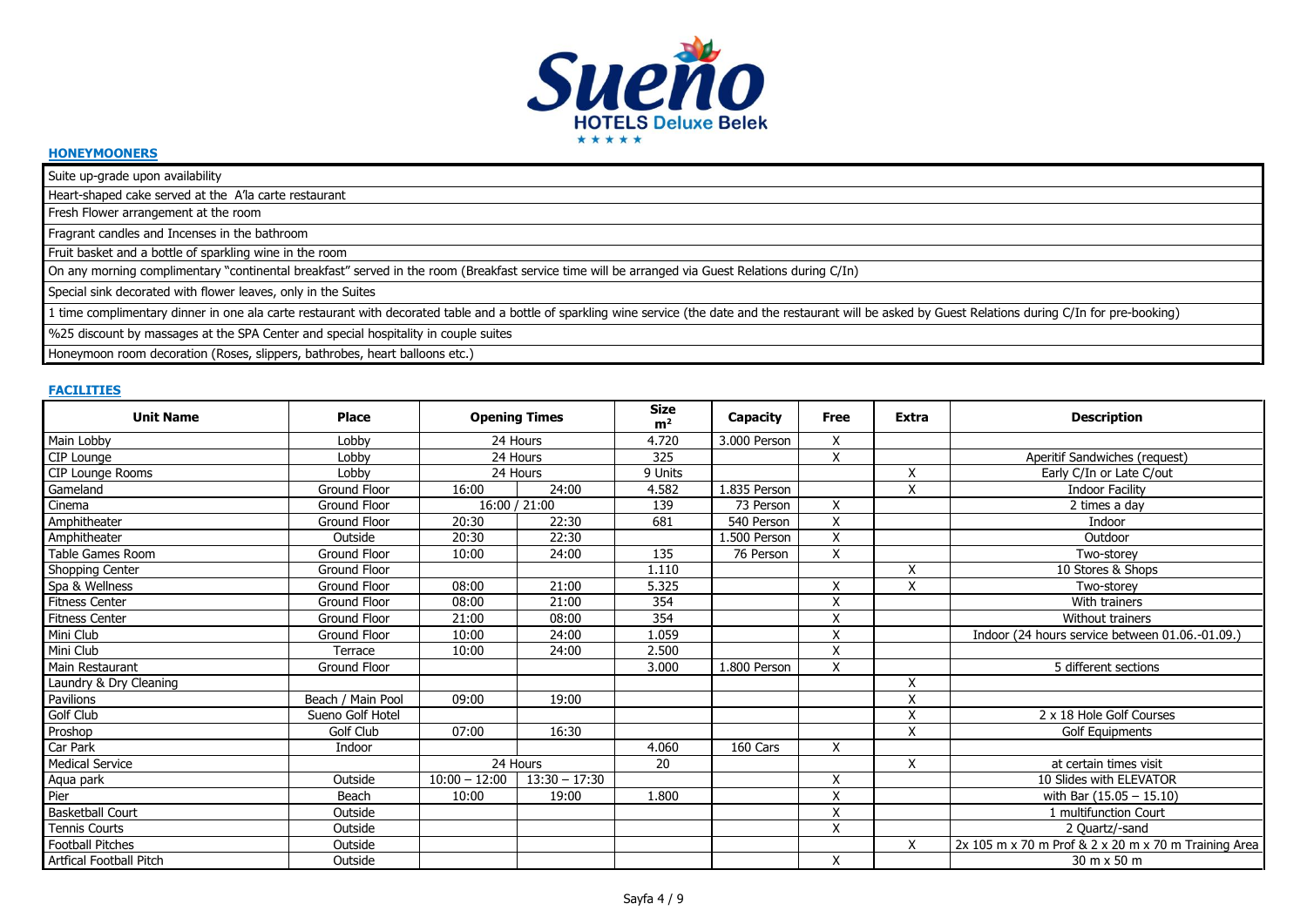

#### **RESTAURANTS & MEAL**

| <b>Activities</b>       | <b>Place</b>            | Menu                  |       | <b>Opening Times</b> | <b>Indoor Cap.</b> | <b>Outdoor Cap.</b> | <b>Description</b>                                                                                                                                                           |
|-------------------------|-------------------------|-----------------------|-------|----------------------|--------------------|---------------------|------------------------------------------------------------------------------------------------------------------------------------------------------------------------------|
| <b>Breakfast</b>        | Main Restaurant         | Open Buffet           | 07:00 | 10:00                | 1.100              | 700                 | Priority service for children, diet buffet, all drinks are served to the<br>table, orange juice, coffee & tea served in pots, varieties of teas                              |
| Late Breakfast          | Main Restaurant         | Open Buffet           | 10:00 | 11:00                | 1.100              | 700                 | Orange Juice                                                                                                                                                                 |
| <b>Brunch</b>           | Main Restaurant         | Open Buffet           | 11:00 | 14:30                | 1.100              | 700                 | New Year                                                                                                                                                                     |
| Lunch                   | Main Restaurant         | Open Buffet           | 12:30 | 14:30                | 1.100              | 700                 | Welcoming with aperitif drinks, priority service for children, diet<br>buffet, all drinks served to the table                                                                |
| Dinner                  | Main Restaurant         | Open Buffet           | 19:00 | 21:30                | 1.100              | 700                 | Welcoming with aperitif drinks, priority service for children, diet<br>buffet, all drinks served to the table                                                                |
| Night Buffet            | Main Restaurant         | <b>Limited Buffet</b> | 23:00 | 00:30                | 1.100              | 700                 |                                                                                                                                                                              |
| Night Snack             | Main Restaurant         | <b>Limited Buffet</b> | 00:30 | 07:00                | 1.100              | 700                 | Soup and Sandwiches                                                                                                                                                          |
| <b>Breakfast</b>        | Jr. Main Restaurant     | Open Buffet           | 07:00 | 10:30                | 180                |                     | Kid's menu                                                                                                                                                                   |
| Lunch                   | Jr. Main Restaurant     | Open Buffet           | 12:30 | 14:30                | 180                |                     | Kid's menu                                                                                                                                                                   |
| Dinner                  | Jr. Main Restaurant     | Open Buffet           | 19:00 | 20:30                | 180                |                     | Kid's menu                                                                                                                                                                   |
| Snack                   | Lollipop Kid's Club Bar | Aperitif              | 15:00 | 16:00                | 50                 |                     | Cake, cookies, fruits, juices                                                                                                                                                |
| Patisserie & Beverages  | Patisserie Cafe         | A'la carte            | 12:00 | 22:00                |                    |                     | International top quality patisserie products                                                                                                                                |
| Cookies & Simit         | Simit House             | A'la carte            | 10:00 | 18:00                |                    |                     |                                                                                                                                                                              |
| Snacks & Beverages      | Pool Snack              | A'la carte            | 12:30 | 17:00                |                    |                     |                                                                                                                                                                              |
| Food Court              | Sueno Avenue            | Self Service          | 12:00 | 17:00                |                    |                     | Patisserie, Chicken, Fast Fruit, Döner, Patty, Salads Bar-Asian-<br>Turkish-Pita, Fast Food, Fries, Pizza-Fish Bar-Ice cream, Waffle,<br>Drinks bar, Ethnic food and Tantuni |
| Gözleme, Snacks, Drinks | Beach Bar               | A'la carte            | 11:30 | 17:00                |                    |                     |                                                                                                                                                                              |
| Food & Beverages        | Room Service            | A'la carte            |       | 24 hours             |                    |                     | Extra Charge                                                                                                                                                                 |
| Food & Beverages        | Golf Club               | Self Service          | 12:30 | 14:30                |                    | 100                 | Only in June - July - August / non Hotel Guest extra charge                                                                                                                  |
| Food & Beverages        | Golf Club               | Self Service          | 12:00 | 17:00                |                    | 100                 | Only Apr - May & Sept - Oct / non Hotel Guest extra charge                                                                                                                   |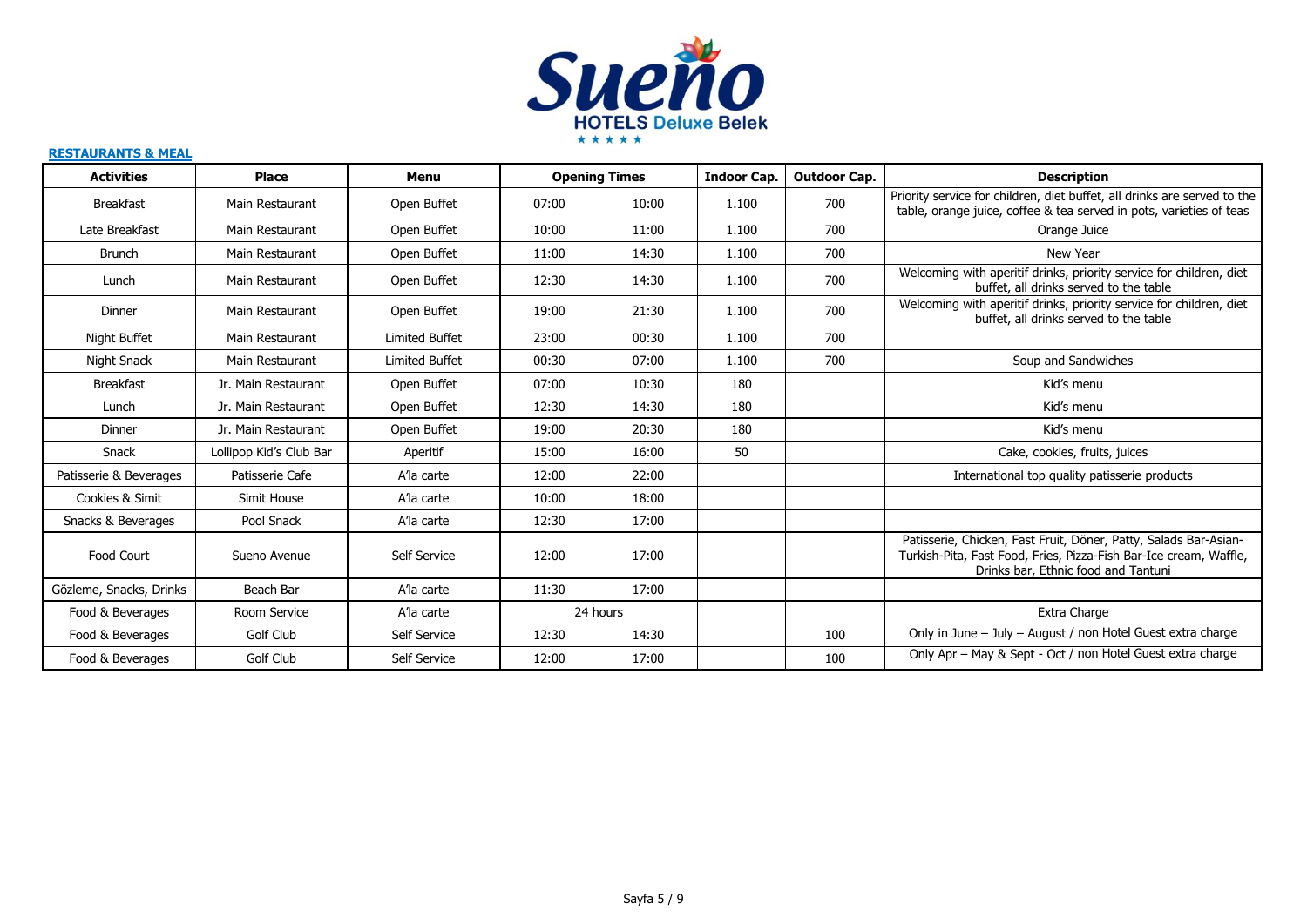

#### **A'la CARTE RESTAURANTS**

| <b>Unit Name</b>   | <b>Place</b>  | Menu       | <b>Opening Times</b> |       | <b>Indoor Capacity</b> | <b>Outdoor Capacity</b> | Description             |
|--------------------|---------------|------------|----------------------|-------|------------------------|-------------------------|-------------------------|
| Teppanyaki & Asian | Main Building | A'la carte | 19:00                | 22:00 | 40 Pax                 | 20 Pax                  | Service Charge pp 10.-€ |
| Mexican            | Main Building | A'la carte | 19:00                | 22:00 | 40 Pax                 | 20 Pax                  | Service Charge pp 10.-€ |
| <b>İtalian</b>     | Main Building | A'la carte | 19:00                | 22:00 | 40 Pax                 | 20 Pax                  | Service Charge pp 10.-€ |
| Ottoman            | Main Building | A'la carte | 19:00                | 22:00 | 40 Pax                 | 20 Pax                  | Service Charge pp 10.-€ |
| Fish               | Snack Bar     | A'la carte | 19:00                | 22:00 |                        | 50 Pax                  | Service Charge pp 10.-€ |
| Barbegue           | Snack Bar     | A'la carte | 19:00                | 22:00 |                        | 50 Pax                  | Service Charge pp 10.-€ |

Note: Restaurants with reservation (depending on availability). Reservation is possible only for one Restaurant in each time. 0-6 Kids for Free, 7-12 Kids %50 Discount. Fish and Barbeque opening times 01.05.-31.10.

#### **BARS**

| <b>Unit Name</b>           | Place        |       | <b>Opening Times</b> | Capacity | <b>Inclusive</b> | <b>Extra</b> | <b>Description</b>                                                       |
|----------------------------|--------------|-------|----------------------|----------|------------------|--------------|--------------------------------------------------------------------------|
| Lobby Bar & Terrace        | Lobby        | 08:00 | 00:00                |          |                  |              | Local and imported alcoholic and non-alcohol beverages.                  |
| Lounge Bar                 | Ground Floor |       | 24 Hours             |          |                  |              | Local and imported alcoholic and non-alcohol beverages / V.S.O.P. Drinks |
| Entertainment Center Bar   | Ground Floor | 16:00 | 00:00                |          |                  |              | Local non-alcoholic drinks                                               |
| Teenager Bar               | Outside      | 14:00 | 17:00                |          |                  |              | Local non-alcoholic drinks                                               |
| Disco                      | Ground Floor | 23:30 | 03:00                |          |                  |              | Local and imported alcoholic and non-alcohol beverages                   |
| Café Türk                  | Ground Floor | 08:00 | 00:00                |          |                  |              | Coffee & Tea Varieties                                                   |
| Vitamin Bar                | Spa Center   | 10:00 | 21:00                |          |                  |              | Soft drinks, fresh fruit and vegetable juice                             |
| Pool Bar                   | Pool side    | 09:00 | 00:00                |          |                  |              | Local and imported alcoholic and non-alcohol beverages                   |
| Sueno Avenue Bar           | Pool side    | 12:00 | 17:00                |          |                  |              | Local non-alcoholic drinks                                               |
| Snack Bar                  | Pool side    | 12:30 | 00:00                |          |                  |              | Local and imported alcoholic and non-alcohol beverages                   |
| Beach Bar                  | Beach side   | 10:00 | 19:00                |          |                  |              | Local and imported alcoholic and non-alcohol beverages                   |
| Pier Bar $(15.05 - 15.10)$ | On Pier      | 10:00 | 19:00                |          |                  |              | Local and imported alcoholic and non-alcohol beverages                   |
| Club House Birdie Bar      | Golf Club    | 12:30 | 14:30                |          |                  |              | Only in June - July - August / non Hotel Guest extra charge              |
| Club House Birdie Bar      | Golf Club    | 10:00 | 18:00                |          |                  |              | Only Apr - May & Sept - Oct / non Hotel Guest extra charge               |

**Note :** Large Selection of table Wines are available at the Main Restaurant. Orange juice for free at breakfast.

At all bars (except the Beach and Pier Bars) only glass bottled soft drink products are served (non-bottled products are served in their original packaging).

Beverage service to your deck chair on the pool & bars is available.

All alcoholic Brand drinks will be served at our Bars as a part of our Deluxe All Inclusive Consept. Preium Drinks are served at Lounge Bar.

#### **MINIBAR**

| Beer (2 bottles)           | Ice Tea (2 bottles) | White wine (18,75 cl) | Red wine (18,75 cl)    | Diet Coca Cola (2 bottles) | Mineral Water (2 bottles) | Chips     | Cracker |
|----------------------------|---------------------|-----------------------|------------------------|----------------------------|---------------------------|-----------|---------|
| Coca Cola (<br>(2 bottles) | Fanta (2 box)       | Sprite (2 box)        | Water (<br>(2 bottles) | (2 bottles)<br>Fruit Juice | Peanuts                   | Chocolate |         |

**Note:** The contents of the minibar is checked daily.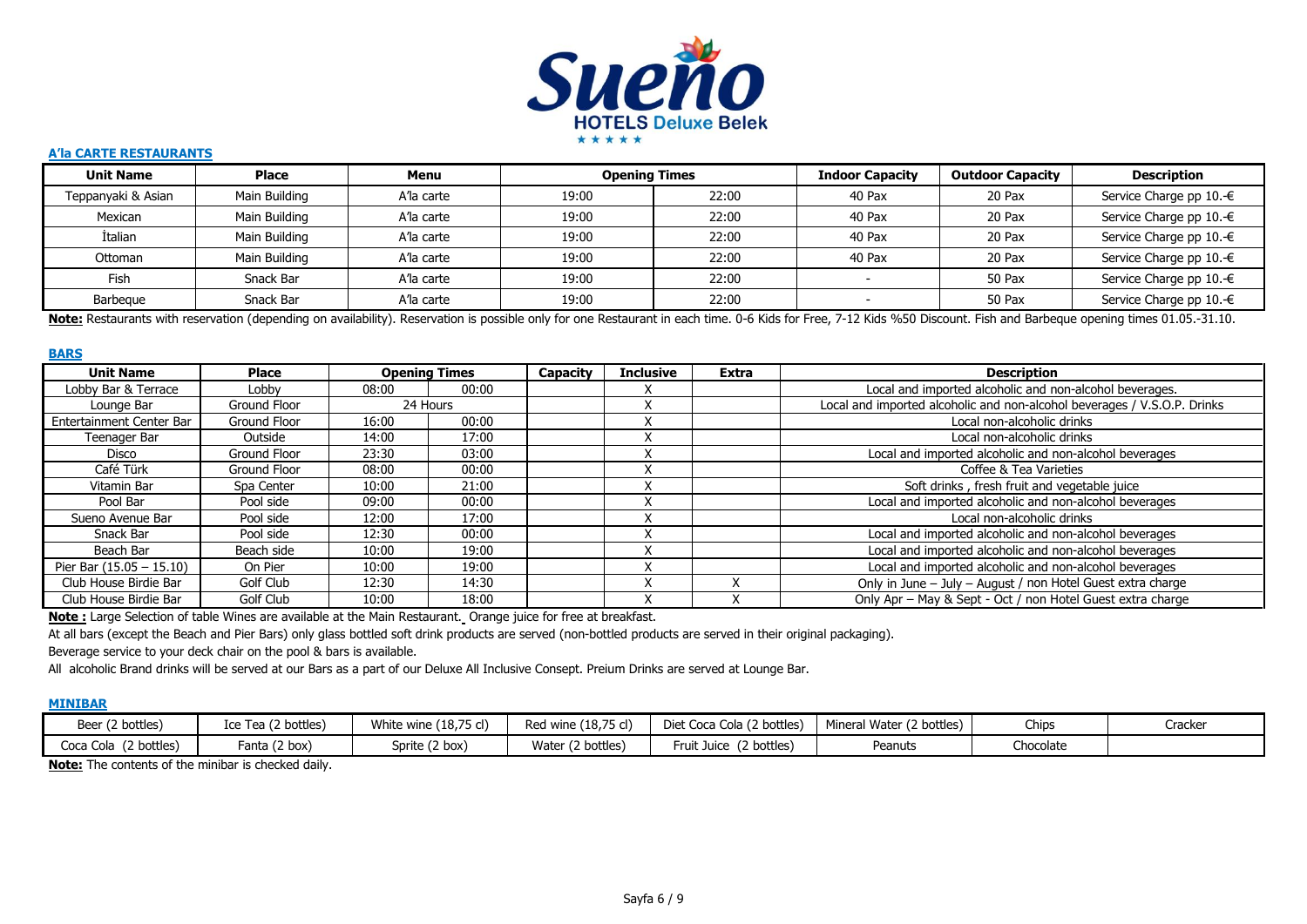

#### **CONGRESS CENTER**

| <b>Unit Name</b>  | <b>Size</b> | Length          | Weight          | Height         | U shape | Theater | <b>Class</b> | <b>Banguet</b> | <b>Unit Name</b> | <b>Size</b> | Length          | Weight          | Height          | U shape         | <b>Theater</b> | <b>Class</b> | <b>Banquet</b> |
|-------------------|-------------|-----------------|-----------------|----------------|---------|---------|--------------|----------------|------------------|-------------|-----------------|-----------------|-----------------|-----------------|----------------|--------------|----------------|
| ORKIDE            | 2600        | 68 m            | 38 m            | 8,1 m          |         | 3700    | 2360         | 2120           | <b>DEFNE</b>     | 110         | 11 <sub>m</sub> | 10 <sub>m</sub> | $2,9 \text{ m}$ | 50              | 150            | 80           | 95             |
| ORKIDE 1          | 650         | 17 <sub>m</sub> | 38 m            | 8,1 m          |         | 920     | 590          | 530            | <b>BEGONVIL</b>  | 120         | 13 <sub>m</sub> | 9 <sub>m</sub>  | $2,9 \text{ m}$ | 50              | 150            | 80           | 75             |
| ORKIDE 2          | 650         | 17 <sub>m</sub> | 38 m            | 8,1 m          |         | 920     | 590          | 530            | PAPATYA          | 55          | 11 <sub>m</sub> | 5 <sub>m</sub>  | $2.9 \text{ m}$ | 30 <sup>°</sup> | 80             | 40           | 45             |
| ORKIDE 3          | 650         | 17 <sub>m</sub> | 38 m            | 8,1 m          |         | 920     | 590          | 530            | GÜL              | 60          | 12 <sub>m</sub> | 5 <sub>m</sub>  | $2,9 \text{ m}$ | 30              | 80             | 40           | 45             |
| ORKIDE 4          | 650         | 17 <sub>m</sub> | 38 m            | 8,1 m          |         | 920     | 590          | 530            | <b>MENEKSE</b>   | 85          | 12 <sub>m</sub> | 7 <sub>m</sub>  | $2,9 \text{ m}$ | 50              | 100            | 60           | 50             |
| Fuaye             | 1200        | 60 m            | 20 <sub>m</sub> | 5 <sub>m</sub> |         |         |              |                | <b>NERGIS</b>    | 60          | 8 <sub>m</sub>  | 7 <sub>m</sub>  | 2.9~m           | 30              | 80             | 40           | 45             |
| <b>KARDELEN</b>   | 810         | 50 m            | 16 <sub>m</sub> | 5 <sub>m</sub> |         | 1250    | 800          | 700            | <b>ZEYTİN 1</b>  | 110         | 11 <sub>m</sub> | 10 <sub>m</sub> | $2,9 \text{ m}$ | 50              | 150            | 80           | 95             |
| <b>KARDELEN 1</b> | 170         | $10,6$ m        | 16 <sub>m</sub> | 5 <sub>m</sub> | 50      | 260     | 165          | 150            | <b>ZEYTIN 2</b>  | 120         | 13 <sub>m</sub> | 9 <sub>m</sub>  | $2.9 \text{ m}$ | 50              | 150            | 80           | 75             |
| <b>KARDELEN 2</b> | 170         | 10,6 m          | 16 <sub>m</sub> | 5 m            | 50      | 260     | 165          | 150            | <b>MANOLYA</b>   | 85          | 12 <sub>m</sub> | 7 <sub>m</sub>  | $2,9 \, m$      | 50              | 100            | 60           | 50             |
| <b>KARDELEN 3</b> | 170         | $10,6$ m        | 16 <sub>m</sub> | 5 <sub>m</sub> | 50      | 260     | 165          | 150            | <b>ILGIN</b>     | 60          | 12 <sub>m</sub> | 5 <sub>m</sub>  | $2.9 \text{ m}$ | 30              | 80             | 40           | 50             |
| <b>KARDELEN 4</b> | 170         | $10,6$ m        | 16 <sub>m</sub> | 5 <sub>m</sub> | 50      | 260     | 165          | 150            | <b>ZAKKUM</b>    | 60          | 12 <sub>m</sub> | 5 <sub>m</sub>  | $2,9 \text{ m}$ | 30              | 80             | 40           | 50             |
| <b>KARDELEN 5</b> | 130         | 8 <sub>m</sub>  | 16 <sub>m</sub> | 5 <sub>m</sub> | 30      | 170     | 100          | 80             | MİMOZA           | 65          | 9 <sub>m</sub>  | 7 <sub>m</sub>  | $2.9 \text{ m}$ | 30              | 80             | 40           | 50             |
|                   |             |                 |                 |                |         |         |              |                | <b>PİNUS</b>     | 80          | 10 <sub>m</sub> | 8 m             | $2,9 \text{ m}$ | 40              | 100            | 50           | 60             |

| <b>Unit Name</b> | <b>Size</b> | Length          | Weight          | <b>Height</b>   | U shape | <b>Theater</b> | <b>Class</b> | <b>Banguet</b> |
|------------------|-------------|-----------------|-----------------|-----------------|---------|----------------|--------------|----------------|
| <b>DEFNE</b>     | 110         | 11 <sub>m</sub> | 10 <sub>m</sub> | $2,9 \text{ m}$ | 50      | 150            | 80           | 95             |
| <b>BEGONVIL</b>  | 120         | 13 <sub>m</sub> | 9 m             | $2,9 \text{ m}$ | 50      | 150            | 80           | 75             |
| PAPATYA          | 55          | 11 <sub>m</sub> | 5 <sub>m</sub>  | $2,9$ m         | 30      | 80             | 40           | 45             |
| GÜL              | 60          | 12 <sub>m</sub> | 5 <sub>m</sub>  | $2,9 \text{ m}$ | 30      | 80             | 40           | 45             |
| <b>MENEKSE</b>   | 85          | 12 <sub>m</sub> | 7 m             | $2,9 \text{ m}$ | 50      | 100            | 60           | 50             |
| <b>NERGIS</b>    | 60          | 8 m             | 7 <sub>m</sub>  | $2,9 \text{ m}$ | 30      | 80             | 40           | 45             |
| ZEYTİN 1         | 110         | 11 <sub>m</sub> | 10 <sub>m</sub> | $2,9 \text{ m}$ | 50      | 150            | 80           | 95             |
| ZEYTİN 2         | 120         | 13 <sub>m</sub> | 9 m             | $2,9 \text{ m}$ | 50      | 150            | 80           | 75             |
| <b>MANOLYA</b>   | 85          | 12 <sub>m</sub> | 7 <sub>m</sub>  | $2,9 \text{ m}$ | 50      | 100            | 60           | 50             |
| ILGIN            | 60          | 12 m            | 5 <sub>m</sub>  | $2,9 \text{ m}$ | 30      | 80             | 40           | 50             |
| <b>ZAKKUM</b>    | 60          | 12 <sub>m</sub> | 5 m             | $2,9 \text{ m}$ | 30      | 80             | 40           | 50             |
| MİMOZA           | 65          | 9 <sub>m</sub>  | 7 <sub>m</sub>  | $2,9 \text{ m}$ | 30      | 80             | 40           | 50             |
| <b>PINUS</b>     | 80          | 10 <sub>m</sub> | 8 m             | $2,9 \text{ m}$ | 40      | 100            | 50           | 60             |

#### **SWIMMING POOLS**

| Pool                                    | <b>Place</b> | Size $m2$ | <b>Depth</b> | <b>Fresh Water</b> | <b>Outdoor</b> | <b>Indoor</b> | Cover | Heated | <b>Slides</b>            |
|-----------------------------------------|--------------|-----------|--------------|--------------------|----------------|---------------|-------|--------|--------------------------|
| Main Pool                               | Outdoor      | 7.006     | 1,40 cm      | X                  | Χ              |               |       |        |                          |
| <b>Island Pool</b>                      | Villas       | 1.606     | 1,40 cm      | X                  | X              |               |       |        |                          |
| Indoor Pool                             | Spa          | 323       | 1,40 cm      | X                  |                | X             |       | X      | Heated 01.11.-31.03.     |
| Warm Relax Pool                         | Spa          | 50        | $1,40$ cm    | X                  |                | X             |       | X      | Extra Charge             |
| Outdoor Pool (connect with Indoor Pool) | Outdoor      | 128       | 1,40 cm      | X                  | X              |               |       | X      | Heated 01.11.-31.03.     |
| Indoor Children's Pool                  | Spa          | 30        | 30 cm        | X                  |                | X             |       | X      | Heated 01.11.-31.03.     |
| Aqua Park Pool                          | Outdoor      | 375       | $1,20$ cm    | X                  | X              |               |       |        | 10 Slides                |
| Aqua Park Children's Pool               | Outdoor      | 474       | 30 cm        | X                  | X              |               |       |        | 8 for Kids, 5 for Baby's |
| Main Children's Pool                    | Outdoor      | 121       | 30 cm        | X.                 | X              |               | X     |        |                          |
| Mini Club Children's Pool               | Outdoor      | 113       | 30 cm        | X                  | X              |               | X     |        |                          |
| Mini Club Babies Sand Pool              | Outdoor      | 87        | 15 cm        | X                  | X              |               | Χ     |        |                          |
| Mini Club Splash Park                   | Outdoor      | 180       |              | Χ                  | X              |               |       |        |                          |

**Note:** Outdoor Swimming Pools are closed in Winter season.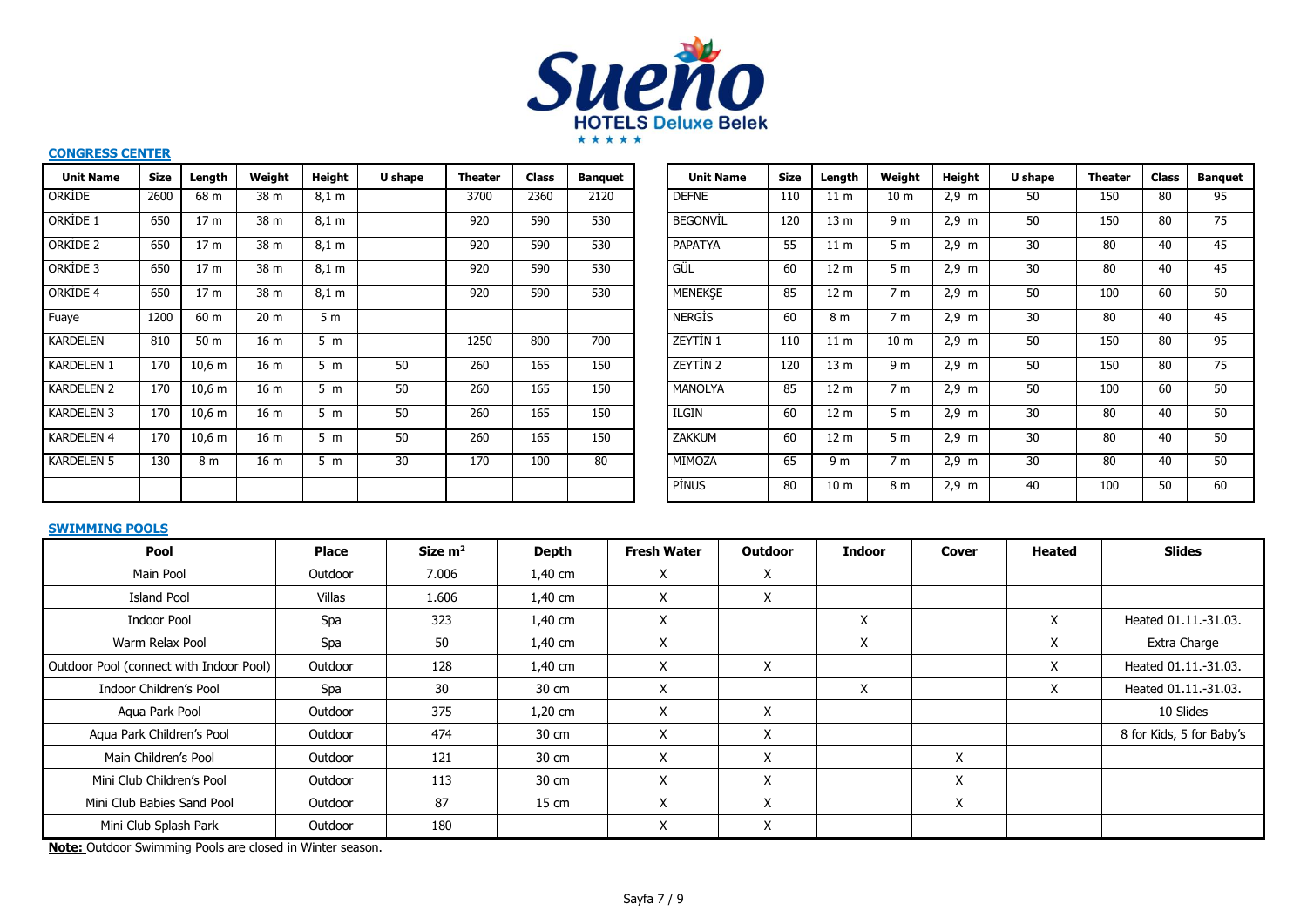

| 323 $m2$ Heated<br><b>Indoor Pool</b> | 128 $m2$ Heated<br><b>Outdoor Pool</b>   | $50 \text{ m}^2$ Heated<br>Indoor Pool | <b>Fitness Center</b>        | Step & Aerobic Section |                                  | Mini Golf                  | <b>Table Gam</b>         |
|---------------------------------------|------------------------------------------|----------------------------------------|------------------------------|------------------------|----------------------------------|----------------------------|--------------------------|
| 5 Steam Rooms                         | 6 Saunas                                 | 6 Turkish Baths                        | Botanic Garden               | Vitamin Bar            |                                  | Yoga Lessons               | <b>Fitness</b><br>Center |
| 25 Treatment<br>Rooms                 | 2 VIP Sections                           |                                        |                              |                        | harge<br>$\overline{\mathbf{o}}$ | 2 Hard Tennis<br>Courts    | Use of ten<br>courts     |
| <b>Free of Charge</b>                 | Turkish Bath                             | Steam Bath                             | Sauna                        | Relax Area             | ៵<br>Free                        | Darts                      | Archery                  |
|                                       | Pool                                     | Kids Pool                              | Jacuzzi<br>(Inside the pool) |                        |                                  | Shooting<br>(Air-gun)      |                          |
| <b>Extra Charge</b>                   | Massages &<br>Turkish Bath<br>Treatments | 2 VIP Section                          | Adventure<br>Shower          | Mud Room               |                                  | <b>Baby Sitting</b>        | Private G<br>Lessons     |
|                                       | Skin & Body Care                         | Spa Beauty Shop                        | Sand Room                    | Ice Room               | Charge                           | <b>Private Fitness</b>     | Private                  |
|                                       | Salt Room                                | Russian Sauna                          | Wine Room                    | Hay Room               | Extra                            | Lessons                    | Tennis<br>Lessons        |
|                                       | Manicure &<br>Pedicure                   | Hairdresser                            | Hydrotherapy                 | Waterbed Relax Room    |                                  | 2 Soccer Fields<br>(Prof.) | Tennis<br>Equipmer       |

| *01-15 years (01-03 under parental control,<br>04-07 years, 08-12 years, 13-15 years teenager)<br>*Special welcoming at the Mini Club for children<br>*Recording child's name, surname and room<br>number on special designed badge<br>*Shows with Children's participation are organized<br>every week<br>*Special birthday celebrations weekly<br>*Special shows for children<br>*Kids Cinema<br>*Activity Rooms (painting)<br>*Ballet Hall and Lesson<br>*Climbing Wall<br>*Softball Pool<br>*Play ground<br>*Lollipop Mini Club Service hours can change<br>according the season | *Baby Care Room<br>*Sleeping Room<br>*Library<br>*Lego Room<br>*Special corner provided with relevant equipment for<br>mothers to prepare baby food in Main Restaurant<br>*Baby Trolley, Baby phone (extra charge)<br>*Toys for disabled children<br>*Waiting room for parents<br>*Babysitter service (extra charge and at 01 year)<br>*Playground at Beach<br>*Mini Disco<br>*2 x week Horse riding (04-07 years)<br>*Free Baby Club 1-3 year (between 15.06.-01.09.)<br>10:00-12:30/14:30-16:00 |
|--------------------------------------------------------------------------------------------------------------------------------------------------------------------------------------------------------------------------------------------------------------------------------------------------------------------------------------------------------------------------------------------------------------------------------------------------------------------------------------------------------------------------------------------------------------------------------------|---------------------------------------------------------------------------------------------------------------------------------------------------------------------------------------------------------------------------------------------------------------------------------------------------------------------------------------------------------------------------------------------------------------------------------------------------------------------------------------------------|
|                                                                                                                                                                                                                                                                                                                                                                                                                                                                                                                                                                                      |                                                                                                                                                                                                                                                                                                                                                                                                                                                                                                   |

| 28 m <sup>2</sup> Heated<br>Outdoor Pool | 50 $m2$ Heated<br>Indoor Pool | <b>Fitness Center</b>        | Step & Aerobic Section |                | Mini Golf                  | <b>Table Games</b>       | Dance<br>Lessons | Sport<br>Tournaments | Step Up                       | Olympic<br>games                    |
|------------------------------------------|-------------------------------|------------------------------|------------------------|----------------|----------------------------|--------------------------|------------------|----------------------|-------------------------------|-------------------------------------|
| 6 Saunas                                 | 6 Turkish Baths               | <b>Botanic Garden</b>        | Vitamin Bar            | pe             | Yoga Lessons               | <b>Fitness</b><br>Center | Table<br>Tennis  | Aerobic              | Boccia                        | Artfical<br>Football Pitch          |
| VIP Sections                             |                               |                              |                        | <b>Cha</b>     | 2 Hard Tennis<br>Courts    | Use of tennis<br>courts  | Beach<br>Volley  | Water Gym            | Basketball<br>(Multifunction) | Water Polo                          |
| Turkish Bath                             | Steam Bath                    | Sauna                        | Relax Area             | ৳<br>Free      | Darts                      | Archery                  | Pilates          | Zumba                | Mountain Bike<br>Tours        | 30 min Golf<br>Lesson<br>(1 x Week) |
| Pool                                     | Kids Pool                     | Jacuzzi<br>(Inside the pool) |                        |                | Shooting<br>(Air-gun)      |                          |                  |                      |                               |                                     |
| Massages &<br>Turkish Bath<br>Treatments | 2 VIP Section                 | Adventure<br>Shower          | Mud Room               | ŗр             | <b>Baby Sitting</b>        | Private Golf<br>Lessons  | Golf<br>Courses  |                      |                               |                                     |
| in & Body Care                           | Spa Beauty Shop               | Sand Room                    | Ice Room               | <b>G</b><br>රි | <b>Private Fitness</b>     | Private                  |                  |                      |                               |                                     |
| Salt Room                                | Russian Sauna                 | Wine Room                    | Hay Room               | Extra          | Lessons                    | Tennis<br>Lessons        |                  |                      |                               |                                     |
| Manicure &<br>Pedicure                   | Hairdresser                   | Hydrotherapy                 | Waterbed Relax Room    |                | 2 Soccer Fields<br>(Prof.) | Tennis<br>Equipment      |                  |                      |                               |                                     |

### **LOLLIPOP MINI CLUB PAVILIONS & BEACH**

| <b>Pavilions</b>                                                                                                                | <b>Beach</b>                                               |
|---------------------------------------------------------------------------------------------------------------------------------|------------------------------------------------------------|
| *Beach 16, Pool 16, VIP Lounge 3                                                                                                | *Working hours $09:00 - 19:00$                             |
| *Working hours $09:00 - 19:00$                                                                                                  | *Distance to hotel is 0 meter                              |
| *Service is available by reservation from GR                                                                                    | *Sandy Beach                                               |
| *Mini Fridge, Incl. Safe, Service Bell, Ventilator                                                                              | *220 meters private beach                                  |
| and plug                                                                                                                        | *WC, shower, chancing rooms                                |
| *Hotel Staff will be glad to provide Vip food<br>and beverage service                                                           | *Beach towels, sunblinds and sunbeds are free<br>of charge |
| *Guest are welcomed with Sparkling Wine                                                                                         | *Pier size of 1.800 m <sup>2</sup> (15.05 – 15.10)         |
| *Cold towels, variety of ice-cream, cookies,<br>special cocktails, Turkish pastry, fruits and etc.<br>*High speed WI-FI service |                                                            |
|                                                                                                                                 |                                                            |
|                                                                                                                                 |                                                            |
|                                                                                                                                 |                                                            |
|                                                                                                                                 |                                                            |
|                                                                                                                                 |                                                            |
|                                                                                                                                 |                                                            |